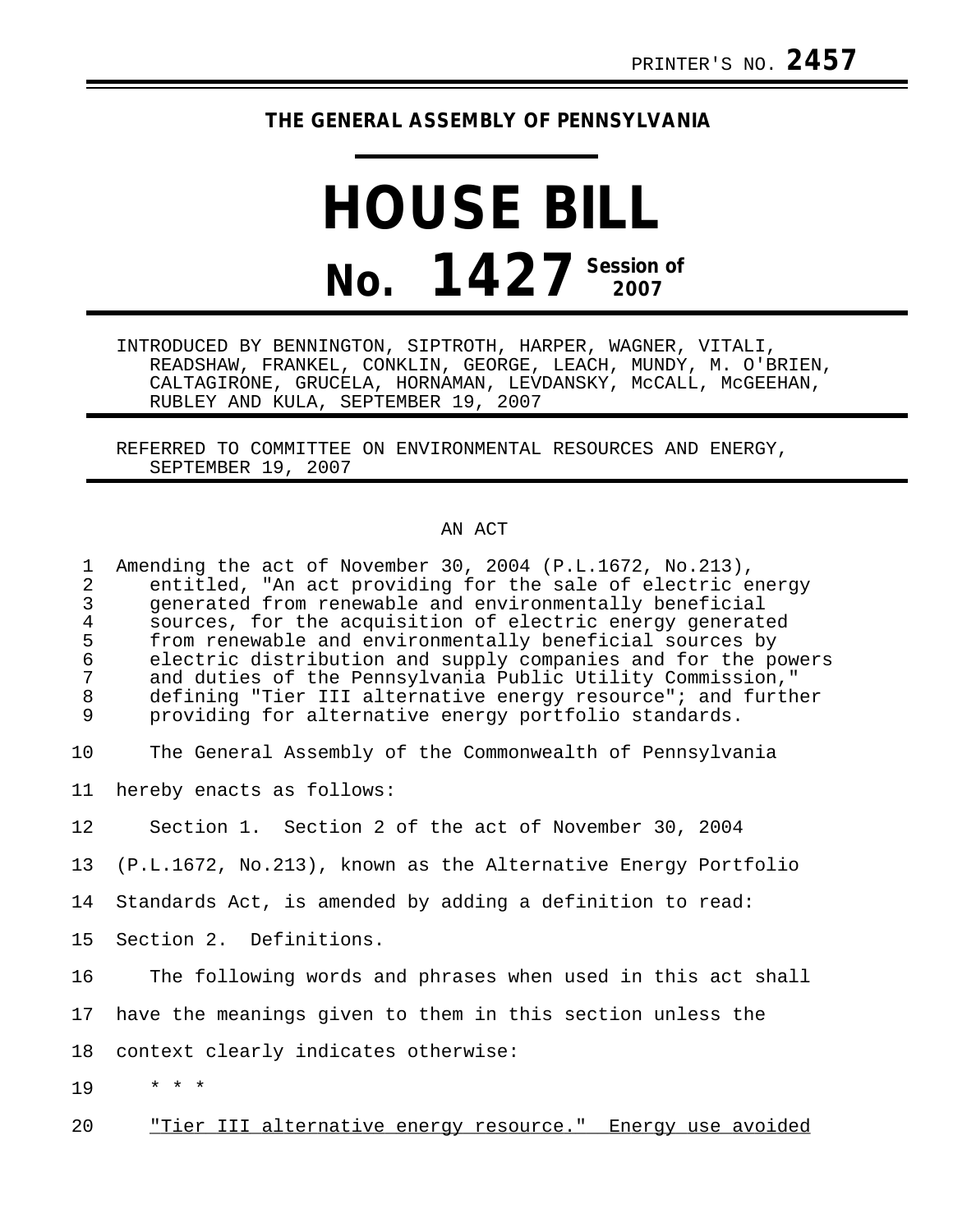1 through energy efficiency, conservation or any like reduction in 2 the rate of energy used that is obtained by substituting 3 technologically more advanced equipment to produce the same 4 level of output using less electricity; adoption of technologies 5 and processes that reduce heat or other energy losses; or 6 reorganization of processes to make use of waste heat. 7 \* \* \* 8 Section 2. Section 3(a) and (b) of the act, amended July 17, 9 2007 (P.L.114, No.35), are amended and the section is amended by 10 adding a subsection to read: 11 Section 3. Alternative energy portfolio standards. 12 (a) General compliance and cost recovery.-- 13 (1) From the effective date of this act through and 14 including the [15th] 21st year after enactment of this act 15 and each year thereafter, the electric energy sold by an 16 electric distribution company or electric generation supplier 17 to retail electric customers in this Commonwealth shall be 18 comprised of electricity generated from alternative energy 19 sources and in the percentage amounts as described under 20 subsections (b) and (c). 21 (2) Electric distribution companies and electric 22 generation suppliers shall satisfy both requirements set

23 forth in subsections (b) and (c), provided, however, that an 24 electric distribution company or an electric generation 25 supplier shall be excused from its obligations under this 26 section to the extent that the commission determines that 27 force majeure exists.

28 (3) All costs for:

29 (i) the purchase of electricity generated from 30 alternative energy sources, including the costs of the 20070H1427B2457 - 2 -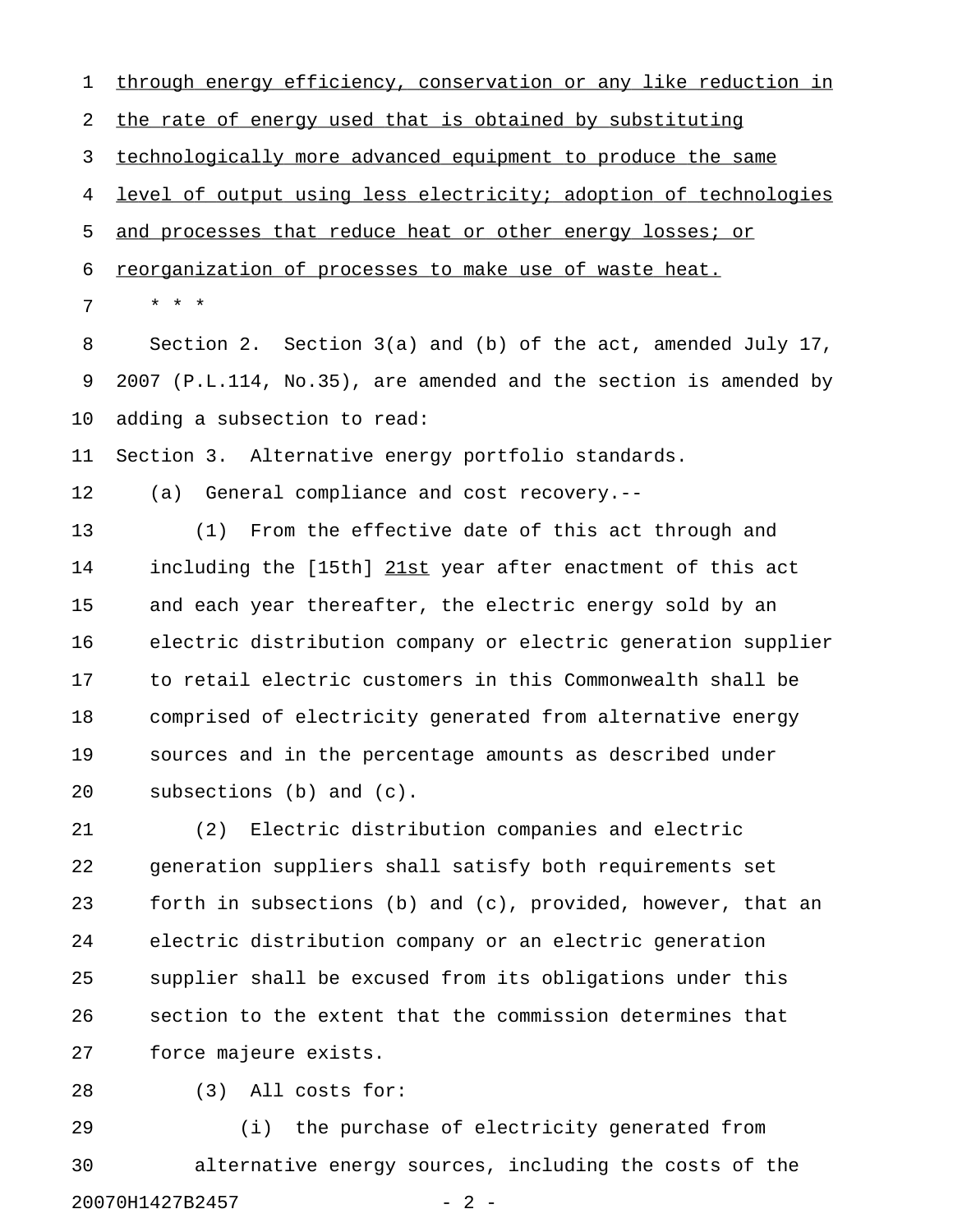1 regional transmission organization, in excess of the 2 regional transmission organization real-time locational 3 marginal pricing, or its successor, at the delivery point 4 of the alternative energy source for the electrical 5 production of the alternative energy sources; and

6 (ii) payments for alternative energy credits, 7 in both cases that are voluntarily acquired by an electric 8 distribution company during the cost recovery period on 9 behalf of its customers shall be deferred as a regulatory 10 asset by the electric distribution company and fully 11 recovered, with a return on the unamortized balance, pursuant 12 to an automatic energy adjustment clause under 66 Pa.C.S. § 13 1307 (relating to sliding scale of rates; adjustments) as a 14 cost of generation supply under 66 Pa.C.S. § 2807 (relating 15 to duties of electric distribution companies) in the first 16 year after the expiration of its cost-recovery period. After 17 the cost-recovery period, any direct or indirect costs for 18 the purchase by electric distribution of resources to comply 19 with this section, including, but not limited to, the 20 purchase of electricity generated from alternative energy 21 sources, payments for alternative energy credits, cost of 22 credits banked, payments to any third party administrators 23 for performance under this act and costs levied by a regional 24 transmission organization to ensure that alternative energy 25 sources are reliable, shall be recovered on a full and 26 current basis pursuant to an automatic energy adjustment 27 clause under 66 Pa.C.S. § 1307 as a cost of generation supply 28 under 66 Pa.C.S. § 2807.

29 (b) Tier I and solar photovoltaic shares.--

30 (1) Two years after the effective date of this act, at 20070H1427B2457 - 3 -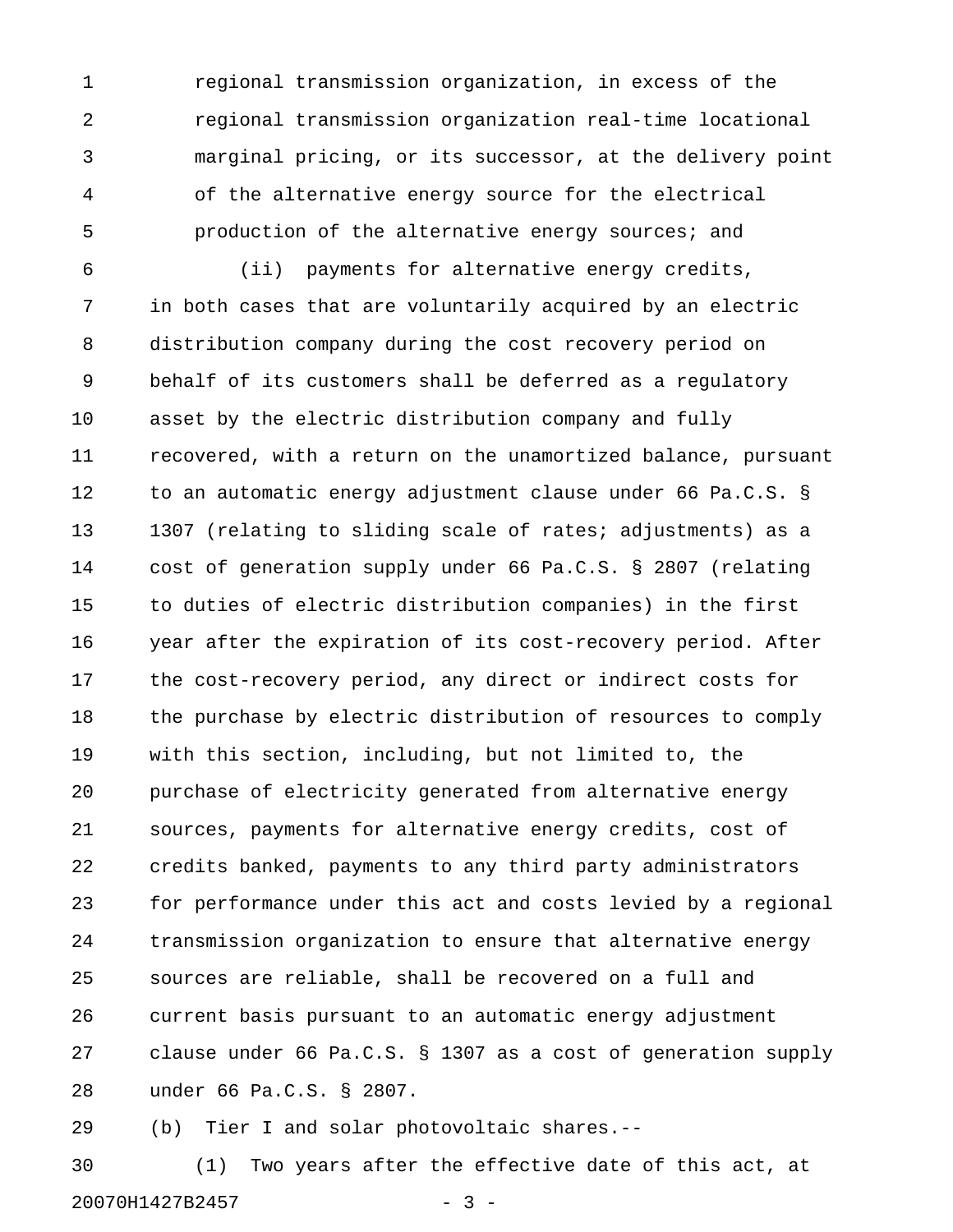1 least 1.5% of the electric energy sold by an electric 2 distribution company or electric generation supplier to 3 retail electric customers in this Commonwealth shall be 4 generated from Tier I alternative energy sources. Except as 5 provided in this section, the minimum percentage of electric 6 energy required to be sold to retail electric customers from 7 alternative energy sources shall increase to 2% three years 8 after the effective date of this act. The minimum percentage 9 of electric energy required to be sold to retail electric 10 customers from alternative energy sources shall increase by 11 at least  $0.5$ % each year so that at least  $[8\$   $6\$  of the 12 electric energy sold by an electric distribution company or 13 electric generation supplier to retail electric customers in 14 that certificated territory in the [15th] 7th year after the 15 effective date of this subsection is sold from Tier I 16 alternative energy resources. The minimum percentage of 17 electric energy required to be sold to retail electric 18 customers from alternative energy sources shall increase by 19 at least 1.357% each year beginning in the 8th year after the 20 effective date of this act so that at least 25% of the 21 electric energy sold by an electric distribution company or 22 electric generation supplier to retail electric customers in 23 that certified territory in the 21st year after the effective 24 date of this act is sold from Tier I alternative energy 25 sources. As enumerated in subsection  $(c.1)$ , a specified 26 portion of Tier III alternative energy resources may be 27 substituted for Tier I energy resources beginning in years 12 28 through 21. 29 (2) The total percentage of the electric energy sold by

30 an electric distribution company or electric generation 20070H1427B2457 - 4 -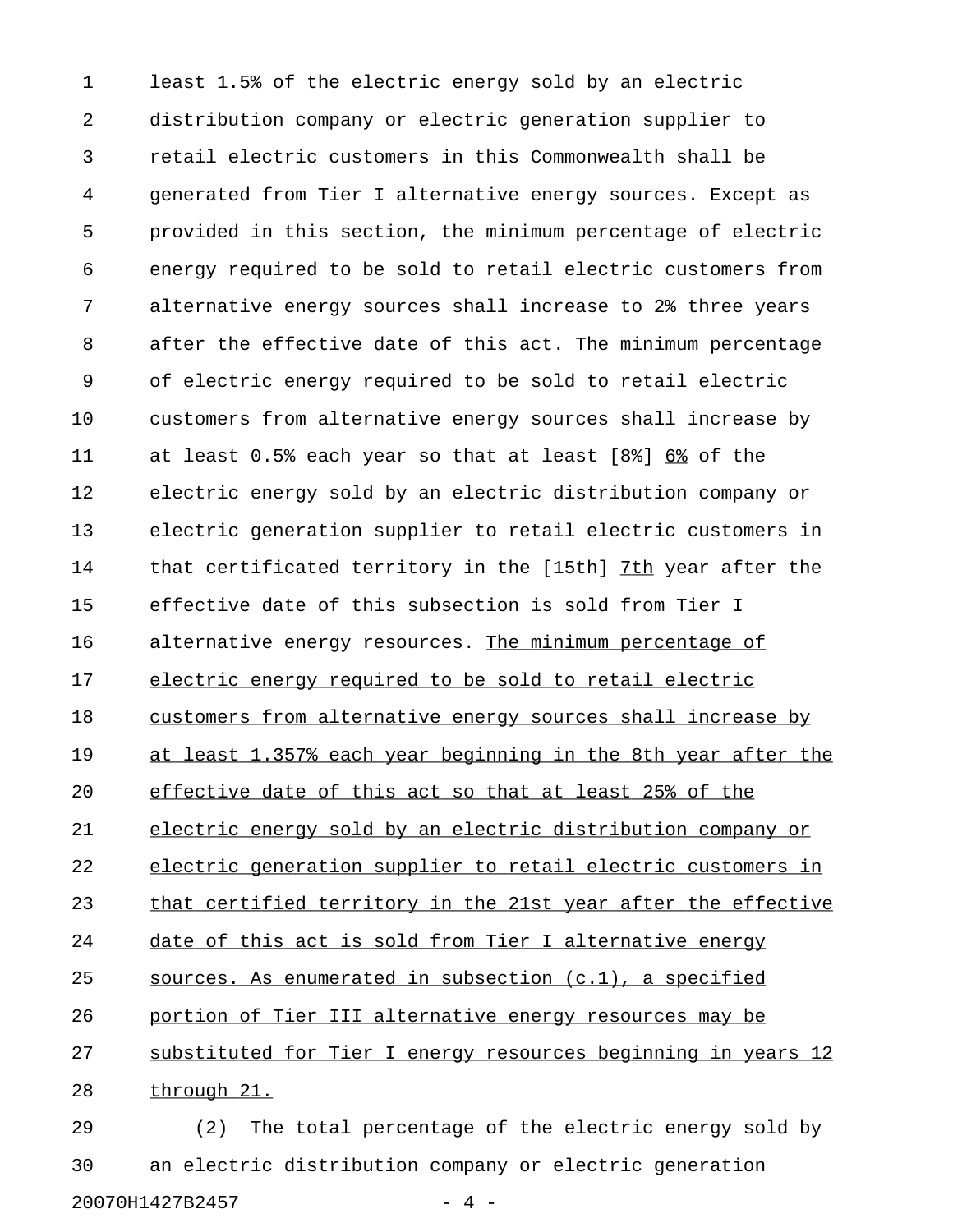1 supplier to retail electric customers in this Commonwealth 2 that must be sold from solar photovoltaic technologies is: 3 (i) 0.0013% for June 1, 2006, through May 31, 2007. 4 (ii) 0.0030% for June 1, 2007, through May 31, 2008. 5 (iii) 0.0063% for June 1, 2008, through May 31, 6 2009. 7 (iv) 0.0120% for June 1, 2009, through May 31, 2010. 8 (v) 0.0203% for June 1, 2010, through May 31, 2011. 9 (vi) 0.0325% for June 1, 2011, through May 31, 2012. 10 (vii) 0.0510% for June 1, 2012, through May 31, 11 2013. 12 (viii) 0.0840% for June 1, 2013, through May 31, 13 2014. 14 (ix) 0.1440% for June 1, 2014, through May 31, 2015. 15 (x) 0.2500% for June 1, 2015, through May 31, 2016. 16 (xi) 0.2933% for June 1, 2016, through May 31, 2017. 17 (xii) 0.3400% for June 1, 2017, through May 31, 18 2018. 19 (xiii) 0.3900% for June 1, 2018, through May 31, 20 2019. 21 (xiv) 0.4433% for June 1, 2019, through May 31, 22 2020. 23 (xv) 0.5000% for June 1, 2020, [and thereafter] 24 through May 31, 2021. 25 (xvi) 0.6500% for June 1, 2021, through May 31, 26 2022. 27 (xvii) 0.8000% for June 1, 2022, through May 31, \_\_\_\_\_\_\_\_\_\_\_\_\_\_\_\_\_\_\_\_\_\_\_\_\_\_\_\_\_\_\_\_\_\_\_\_\_\_\_\_\_\_\_\_\_\_\_\_\_ 28 2023. \_\_\_\_\_ 29 (xviii) 0.9500% for June 1, 2023, through May 31, \_\_\_\_\_\_\_\_\_\_\_\_\_\_\_\_\_\_\_\_\_\_\_\_\_\_\_\_\_\_\_\_\_\_\_\_\_\_\_\_\_\_\_\_\_\_\_\_\_\_ 30 2024. \_\_\_\_\_

20070H1427B2457 - 5 -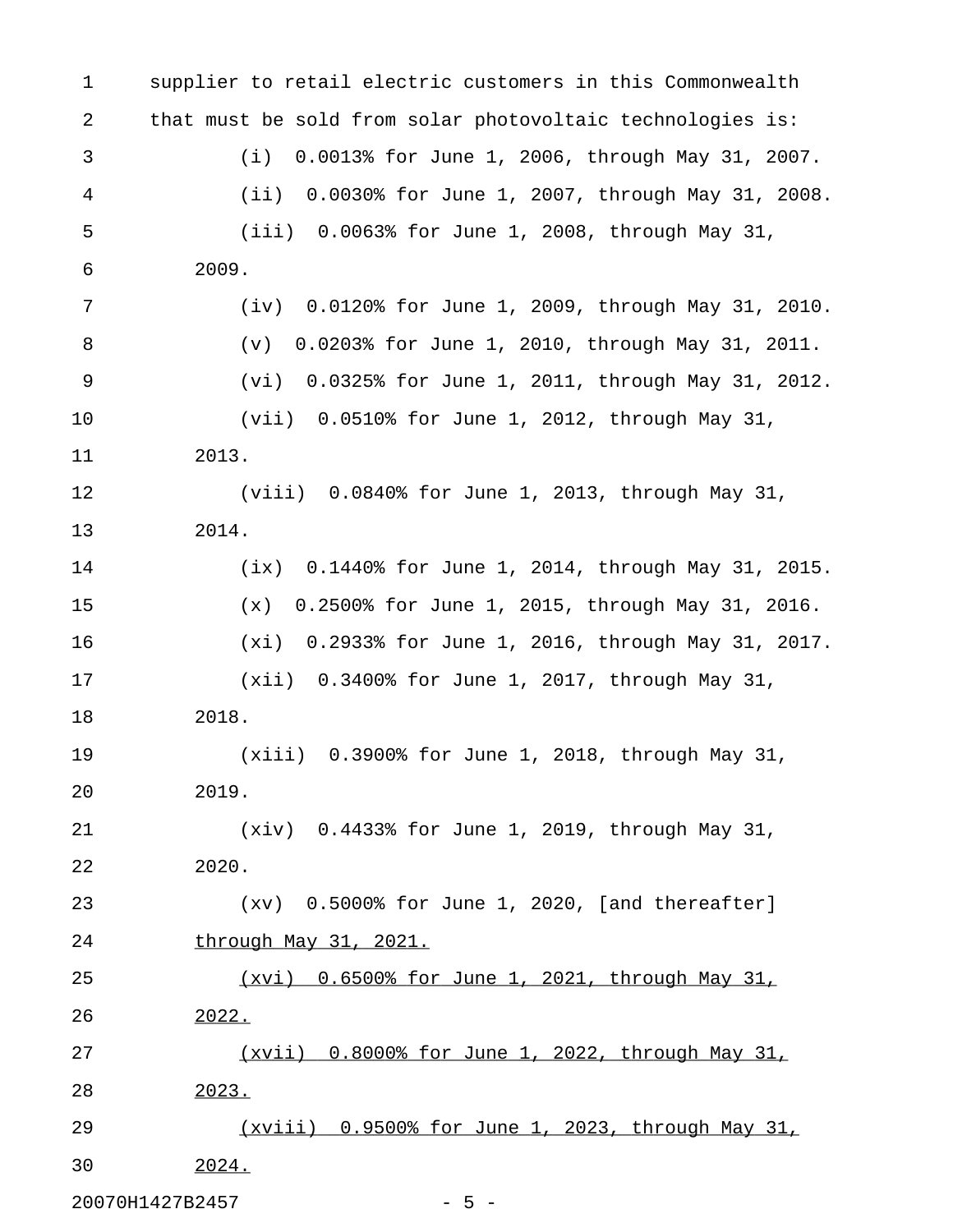| 1              | (xix) 1.100% for June 1, 2024, through May 31, 2025.          |
|----------------|---------------------------------------------------------------|
| $\overline{2}$ | (xx) 1.2500% for June 1, 2025, through May 31, 2026.          |
| 3              | (xxi) 1.5000% for June 1, 2026, and thereafter.               |
| 4              | Upon commencement of the beginning of the 6th<br>(3)          |
| 5              | reporting year, the commission shall undertake a review of    |
| 6              | the compliance by electric distribution companies and         |
| 7              | electric generation suppliers with the requirements of this   |
| 8              | act. The review shall also include the status of alternative  |
| 9              | energy technologies within this Commonwealth and the capacity |
| 10             | to add additional alternative energy resources. The           |
| 11             | commission shall use the results of this review to recommend  |
| 12             | to the General Assembly additional compliance goals beyond    |
| 13             | year [15] 21. The commission shall work with the department   |
| 14             | in evaluating the future alternative energy resource          |
| 15             | potential.                                                    |
|                |                                                               |
| 16             | * * *                                                         |
| 17             | $(c.1)$ Tier III share.--                                     |
| 18             | Beginning in year 12, each electric distribution<br>(1)       |
| 19             | company or electrical generation supplier must acquire cost-  |
| 20             | effective energy efficiency savings equivalent to at least    |
| 21             | the following percentage of electrical energy sold. The       |
| 22             | following are the maximum percentages that may be substituted |
| 23             | for the Tier I share:                                         |
| 24             | $(i)$ Year 12 - 0.5000%.                                      |
| 25             | $(iii)$ Year 13 - 1.000%.                                     |
| 26             | $(iii)$ Year 14 - 1.500%.                                     |
| 27             | $(iv)$ Year 15 - 2.000%.                                      |
| 28             | $(v)$ Year 16 - 2.500%.                                       |
| 29             | $(vi)$ Year $17 - 3.000$ .                                    |

20070H1427B2457 - 6 -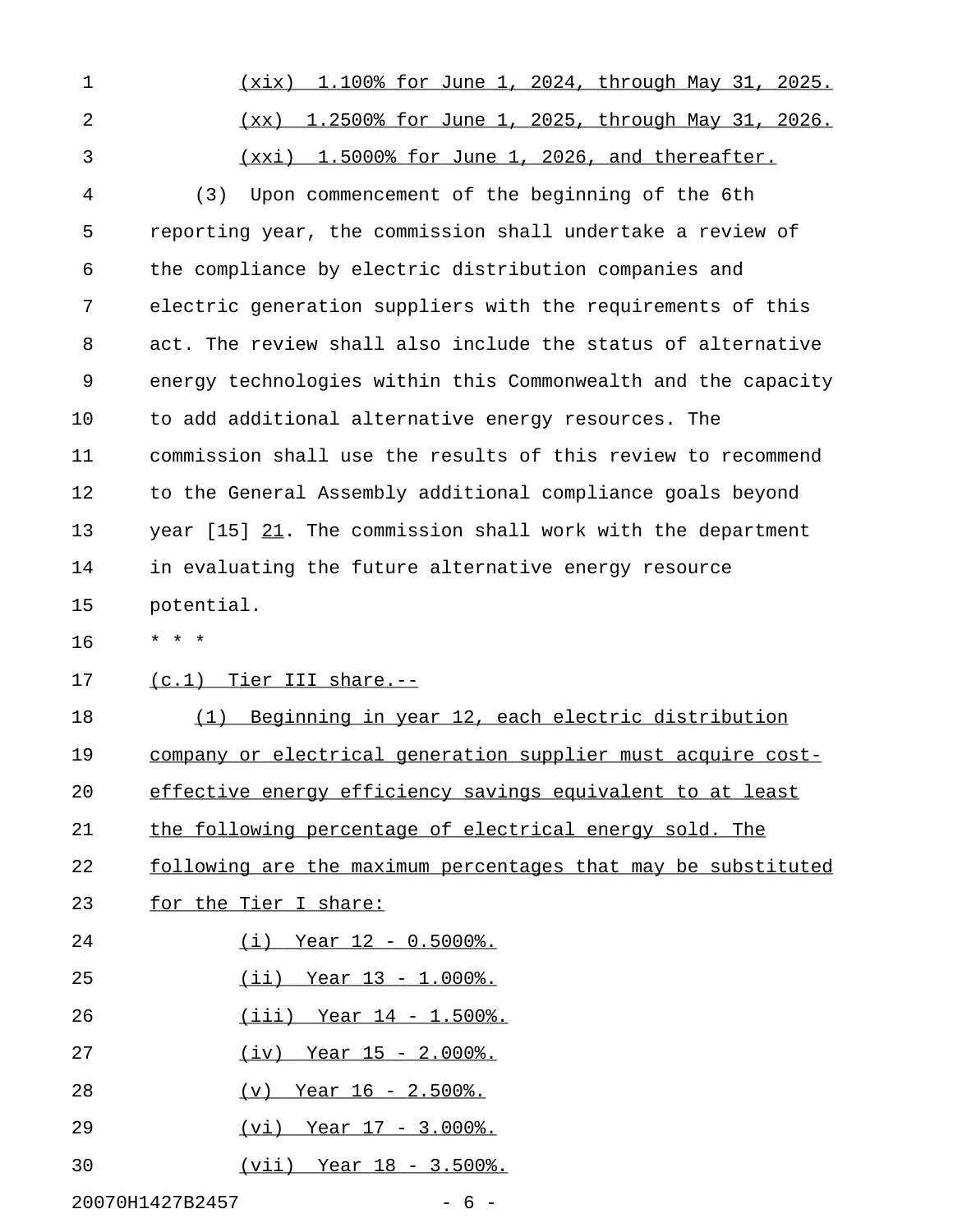| 1              | $(viii)$ Year $19 - 4.000$ .                                  |
|----------------|---------------------------------------------------------------|
| $\overline{2}$ | $(ix)$ Year 20 - 4.500%.                                      |
| 3              | $(x)$ Year 21 - 5.000%.                                       |
| 4              | The electric distribution company or electrical<br>(2)        |
| 5              | generation supplier shall achieve these shares through the    |
| 6              | implementation of direct market-based energy efficiency       |
| 7              | programs, market transformation programs offered directly to  |
| 8              | customers in their service territory or by entering into      |
| 9              | contracts with energy efficiency service providers to acquire |
| 10             | cost-effective energy savings.                                |
| 11             | All savings must be verified in accordance with this<br>(3)   |
| 12             | paragraph. Each project or program shall include an industry  |
| 13             | accepted measurement and verification protocol approved by    |
| 14             | the commission as part of the detailed energy efficiency plan |
| 15             | that will be used to measure and verify energy and peak       |
| 16             | demand savings to ensure that the goals of this section are   |
| 17             | achieved. The following apply:                                |
| 18             | The energy efficiency service provider is<br>(i)              |
| 19             | responsible for the measurement of energy and peak demand     |
| 20             | savings using the approved measurement and verification       |
| 21             | protocol and may utilize the services of an independent       |
| 22             | third party for such purposes.                                |
| 23             | (ii) Commission-approved deemed energy and peak               |
| 24             | demand savings may substitute for the energy efficiency       |
| 25             | service provider's measurement and verification where         |
| 26             | applicable.                                                   |
| 27             | (iii) Each customer shall sign a certification                |
| 28             | indicating that the measures contracted for were              |
| 29             | installed before final payment is made to the energy          |
| 30             | efficiency service provider.                                  |
|                | 20070H1427B2457<br>$-7-$                                      |